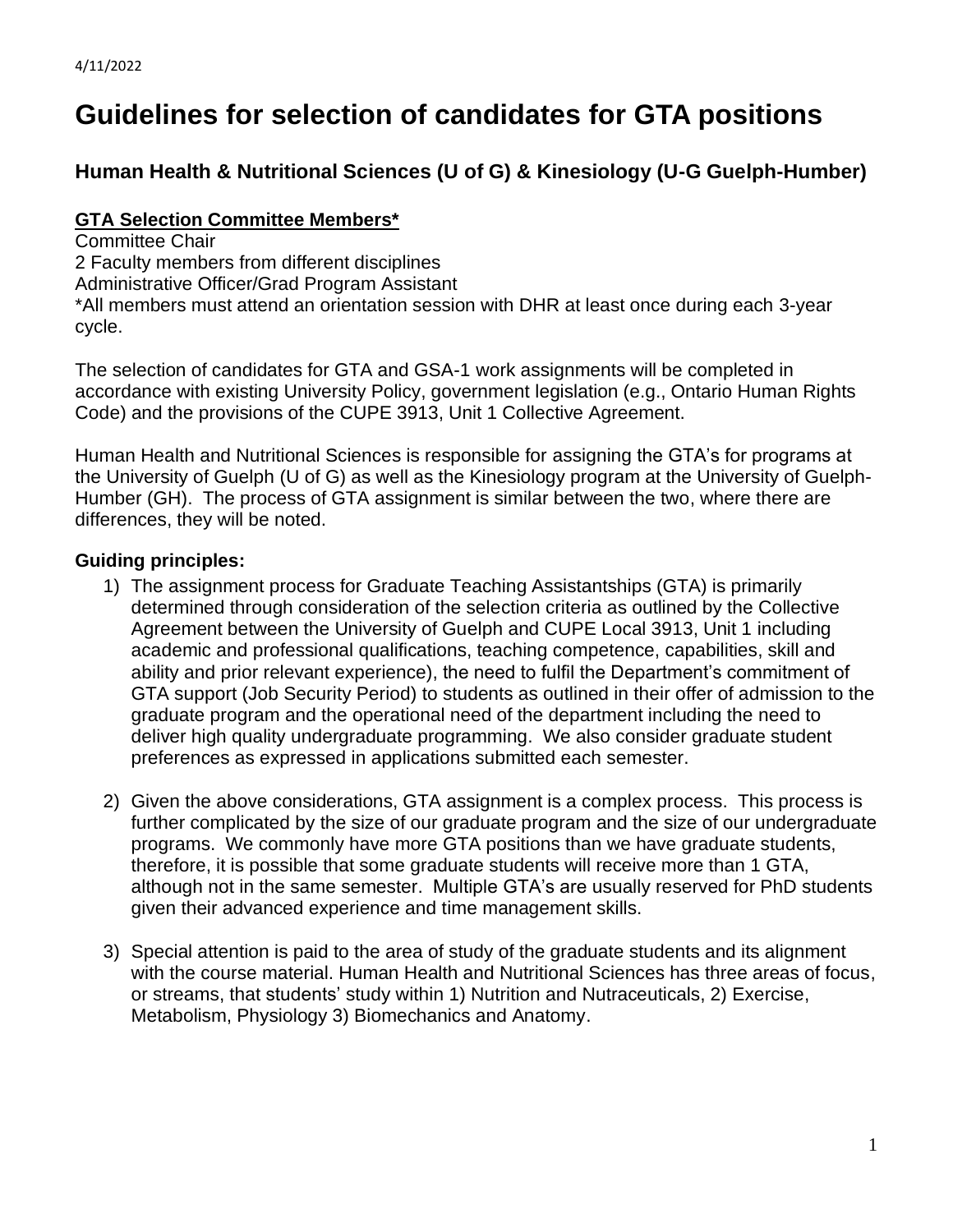- 4) There are sometimes different issues when considering GTA assignments for GH. We often have courses in the GH program that need GTAs but get no applicants. When a student has expressed a preference to TA for a GH course, we sometimes give this preference higher priority in guiding our assignment than we might in other assignment decisions.
- 5) On top of the above complexities, the assignment process must comply with the terms of the currently prevailing Collective Agreement between the University of Guelph and CUPE Local 3913, Unit 1.

#### **Consequences of the guiding principles:**

- 1) Only students who apply will be considered for a GTA. The information which a graduate student provides as part of the application also informs us about their availability and their preferences, it ensures that students are not missed or negated in error, and it allows the department to fulfil its operational needs by filling positions required. For this reason, even students who are guaranteed a GTA for a particular year and/or semester must provide a completed application for that semester/year.
- 2) Graduate students should consult their class (and other) schedules before stating preferences on their applications. Students are responsible for ensuring that they will be available to TA for the course sections listed in their preferences, for the entire life (dates) of the contract, as noted on the work assignment posting. Duties for a course may include attending lectures, seminars and/or labs, invigilating final exams, grading, etc., and some courses have speciality requirements (i.e., Human Anatomy requires students must have Hepatitis B vaccinations). Students should therefore not apply to TA for a course if they cannot attend all the required seminars/labs and the final exam or fulfill all the special requirements.
- 3) It is not always possible to assign graduate students their first choice of GTA assignment. Thus, they are encouraged to apply for multiple course assignments. They can select as many preferences as they wish to the application under "consider me for all".

#### **The application and assignment process:**

For University of Guelph GTA work assignments, approximately 2- 3 months prior to the start of the semester, work assignments are posted on the Academic Staff Work Assignments website. Graduate students and faculty within the department are notified by email that the work assignments have been posted. The HHNS U of G GTA work assignments are usually posted about 2-3 weeks ahead of the GH posting. This is to allow those who were not selected or missed the HHNS posting to have another opportunity to apply at GH. However, the initial committee meeting and planning for U of G and GH GTA assignments is done together, and students who are thought to be best suited to GH positions are subsequently encouraged to apply to them.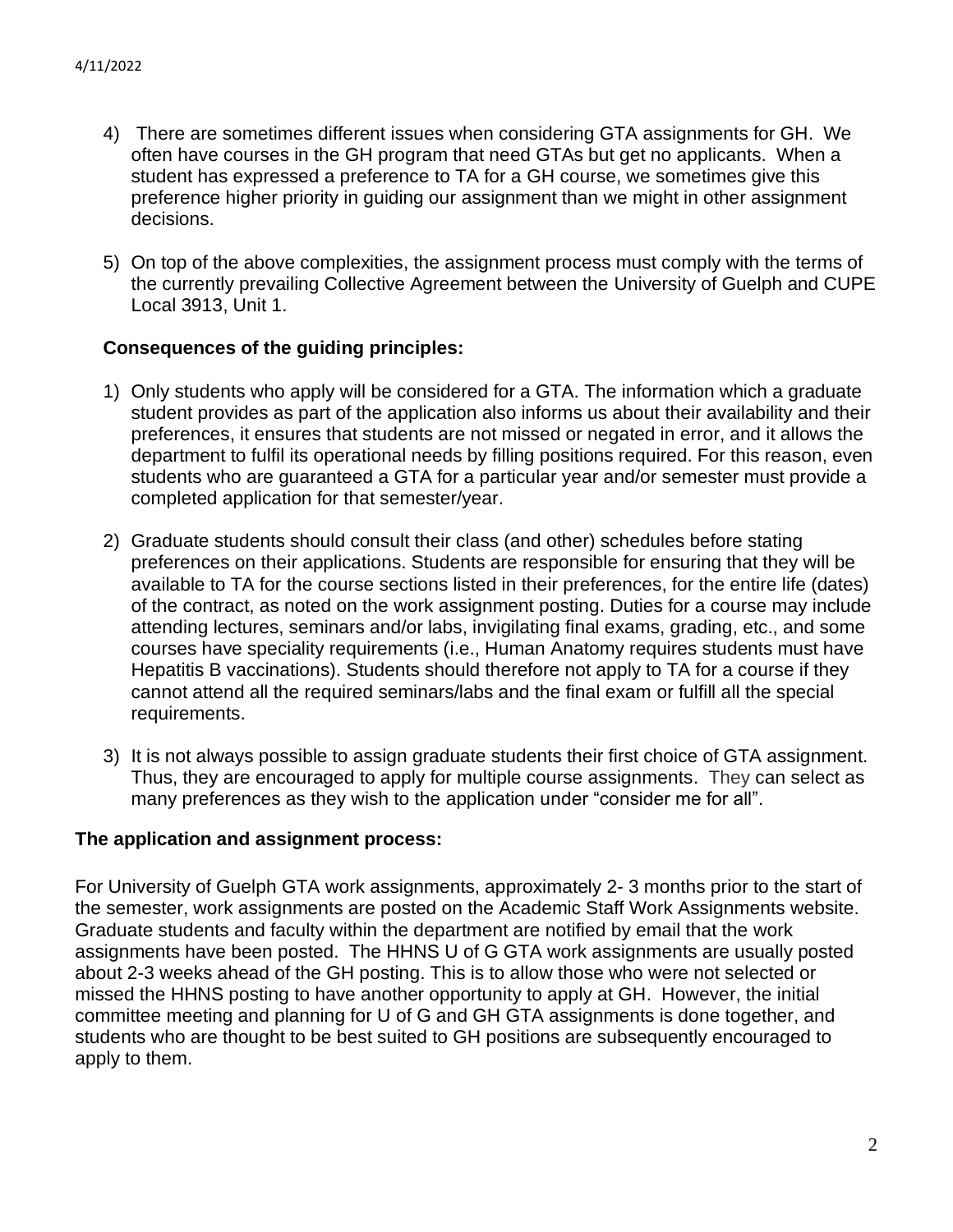#### 4/11/2022

The principle for the intragroup assignment process is that the Department has chosen to aim, in general, for preference-maximization across the group of applicants. In effect, the Department gives graduate students themselves the right and responsibility to decide what GTA contracts will be the best fit with their background, aims, and qualifications. Students must express this decision in their preference list and demonstrate that they have the qualifications required for the GTA assignments they have chosen.

Approximately six weeks prior to the start of the semester our GTA selection committee meet to discuss the applications. The committee consists of faculty members from different streams of expertise within HHNS, as well as an Administrative Assistant who assists with collection of data and ensures the Collective Agreement is followed. A spreadsheet prepared by the Administrative Assistant is used as a tool for the committee to review the applicants who have applied to each work assignment as well as tracking rationale for hiring decisions.

Given the number of complexities in GTA assignment as mentioned above, the most reasonable way to proceed in terms of fairness, efficiency and equity is to consider GTA assignment on a course-by-course basis, while being aware of the students, multiple, different course choices.

There is no algorithm for the assignment process, in general the committee considers each course, one-by-one, and assigns applicants to particular courses based on but not limited to, the following sequence:

- I. Pedagogy needs of the course and the Department.
- II. Job Security Period students who are still within their Job Security Period will be considered first.
- III. Candidates who have completed their Job Security Period and who are still within their prescribed program will be considered next. Prescribed program is defined as the number of semesters that the University has deemed standard for the program of study.
- IV. Candidates who exceed the prescribed program period for their program of study.
- V. All things considered equal seniority is used

The committee then considers the GTA preferences and assigns a GTA work assignment as high up their preference listing as possible considering their academic qualifications, their stream of expertise and prior experience (and where deemed to be relatively equal, their seniority). If none of a student's preferences are available, the committee normally assigns a GTA work assignment that is as close as possible to one of those in that student's preference list, in terms of schedule and required qualifications. As each course is considered in turn, the committee looks at assignments that have already been made and considers whether changing these assignments could result in an overall set of assignments that better maximizes preferencesatisfaction. The committee must also take into account the requirement that the courses offered by our Department are delivered effectively and provide a high-quality experience for our undergraduates, and this may on occasion affect the assignment of GTA work assignments.

This selection committee first assigns the HHNS – U of G courses but again the planning for the U of G and GH GTA assignments is done together. Once these work assignments have been offered the committee will then review and assign the GH courses.